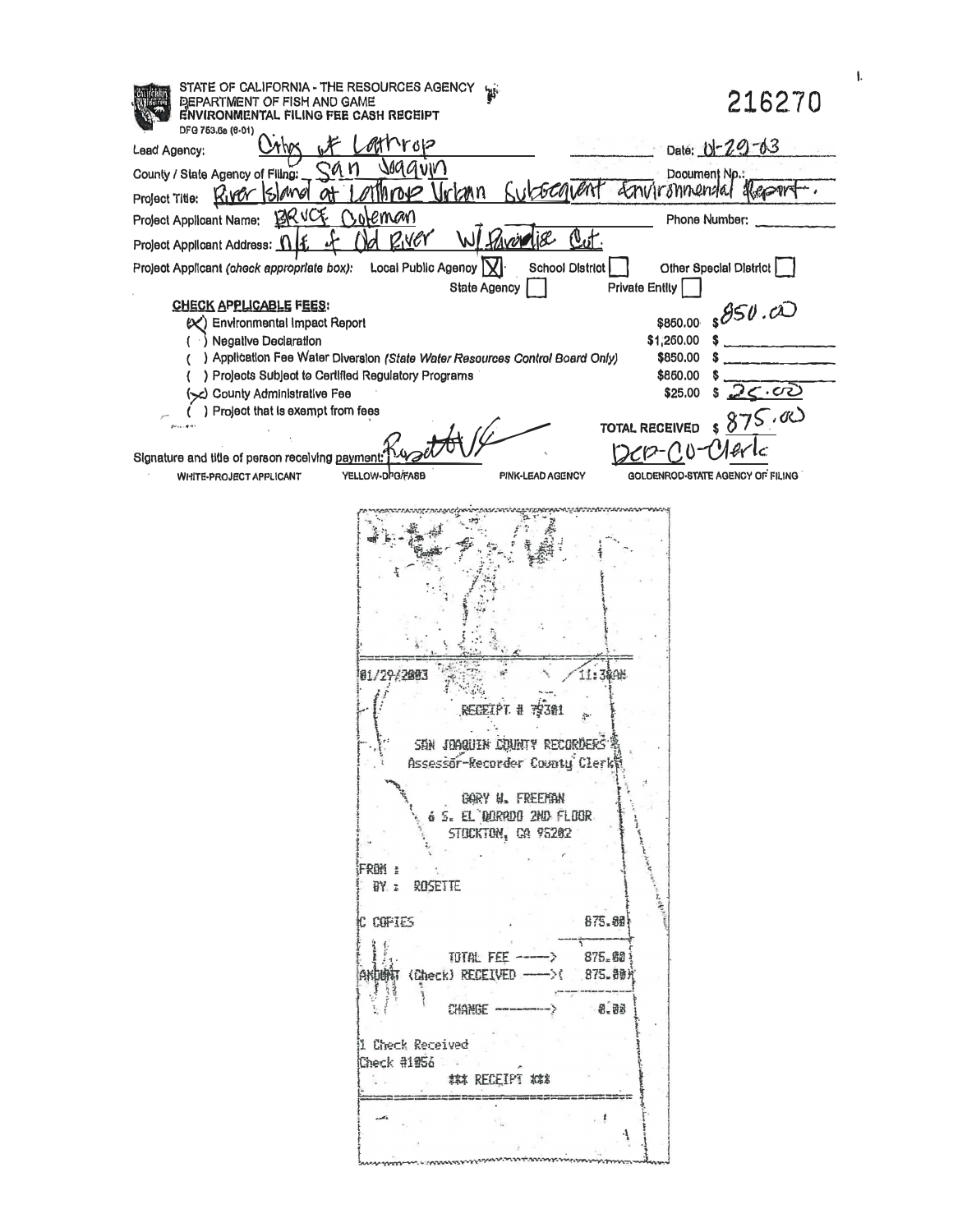# **City** of Lathrop **Community Development**

 $G^+$ 

03 JAN 29 AM ||: 34 SAR ROLLA

. 7,18 13

### NOTICE OF DETERMINATION

TO:

/. *. . !*

> Governor's Office of Planning and Research, State Clearinghouse County Clerk, County of San Joaquin

#### FROM: City of Lathrop 16775 Howland Road, Suite One Lathrop, CA 95330

DATE: January 29, 2003

SUBJECT: Filing of Notice of Determination in compliance with Section 21108 or 21152 of the Public Resources Code.

PROJECT TITLE: River Islands at Lathrop Urban Subsequent Environmental Impact Report, Urban Design Concept, and Vesting Tentative Map No. 3325, for Phase I

CONTACT PERSON: Bruce Coleman, Community Development Director

TELEPHONE NUMBER:

(209) 858-2860, Extension 258

PROJECT LOCATION:

The project is located in the City of Lathrop, San Joaquin Valley, bounded by the San Joaquin River on the north and east, Old River on the west, and Paradise Cut on the south. Union Pacific Railroad (UPRR) tracks provide the eastern boundary to the project site. Access to the site is provided from Paradise Road, Manthey Road and Stewart Road.

PROJECT DESCRIPTION:

The project would be developed as a master planned community comprised of a mixed-use residential/commercial development, employment center, town center, schools, dock facilities, residential communities, parks, trails, public/quasi-public facilities, goli courses, biological habitat and restoration, among other uses, on 4,900 +/, acres in the City of Lathrop. Included in the project site area are various flood management elements; construction of back bays, channels, and other water features; and retention of natural lands. Build-out of the River Islands at Lathrop project would consist of 350,000 square feet of office and retail uses at the Town Center, generating roughly 1,500 jobs; up to 3.7 million square feet of Employment Center with support services such as retail, restaurant and hotels with roughly 15,000 employees; up to 11,000 housing units; an animal campus, two fire stations, school

*/6115 How/,wd Rand• L11throp, C1/Jfornin 95JJO* • *209.858.2860, extension J21* • *209.858.5259. fncsimile* • *www.l,1thropgo11.org � ii?J*

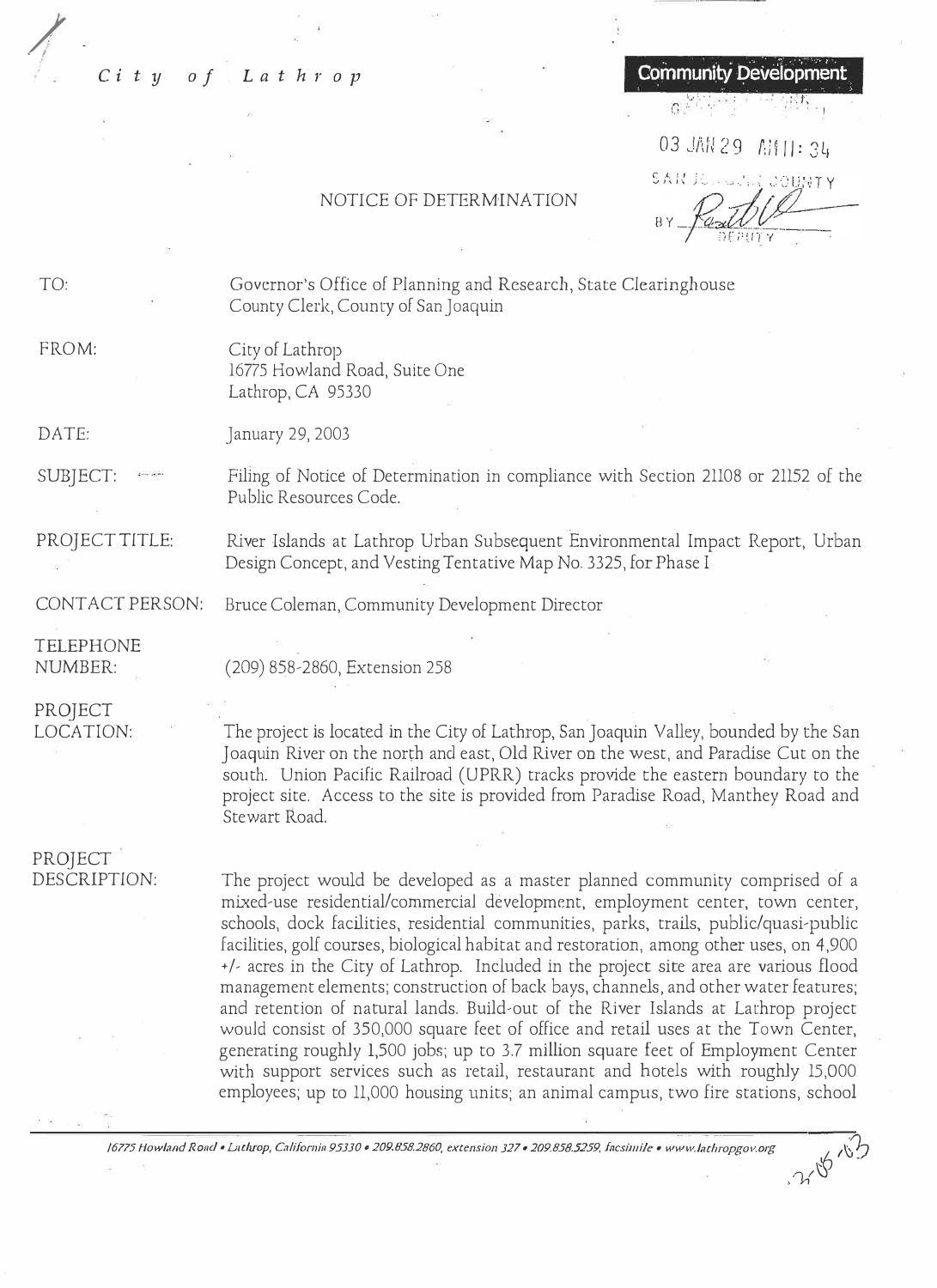Notice of Determination January 29, 2003 Page 2

/

*I* 

sites and approximately 600 acres of lakes, channels, and other water features; and an external water system with 9 back-bays ranging in size from 5 to 15 acres consisting of water surfaces, levee remnants, and the edges of the levees and high ground that surround the water surface. These back-bays would provide recreational opportunities and visual amenities for residents and visitors and habitat restoration. The project would be developed in two phases. Phase 1 development includes the Employment Center, Town Center, approximately 4,060 residential housing units, schools, parks, open space, and various flood control features. This phase is planned for completion by 2015. Build-out is planned for completion by 2025.

This is to advise that the City of Lathrop has approved the above-described project and has made the following determinations regarding this project:

- 1. The project will have a significant effect on the environment.
- 2. A Subsequent Environmental Impact Report was prepared for this project pursuant to the provisions of ·CEQA:·-·
- 3. Mitigation measures have been included in the Conditions of Approval for this project.
- 4. A Statement of Overriding Considerations was adopted for this project.

The Subsequent Environmental Impact Report, initial study, mitigation measures, and record of project approval may be examined at Lathrop City Hall, 16775 Howland Road, Suite One, Lathrop, California.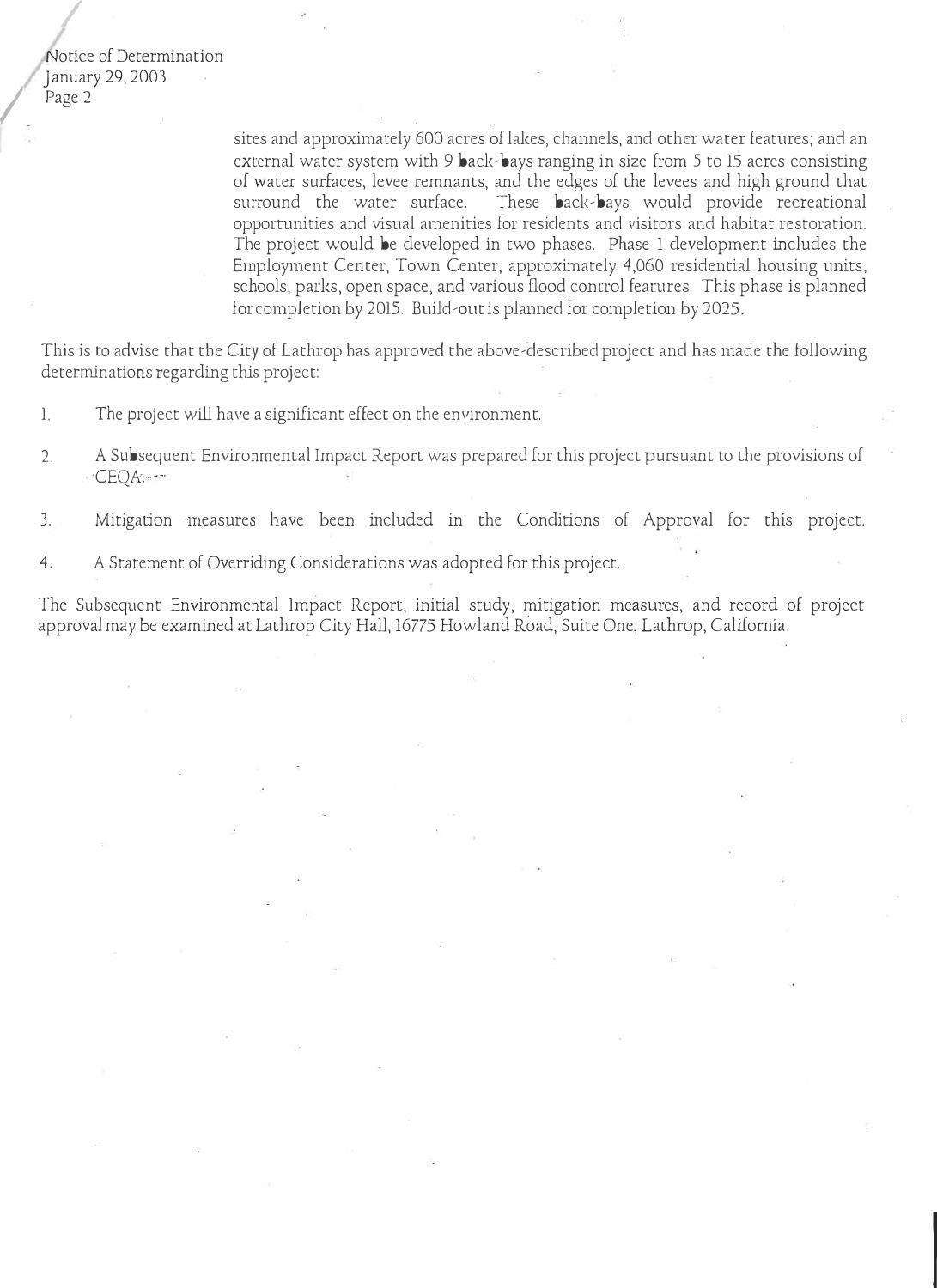

*City of Lathrop* 

# Community Development

|                             |  | G                  | 佴 |  |  |  |  |
|-----------------------------|--|--------------------|---|--|--|--|--|
|                             |  | <b>JAN 29 2003</b> |   |  |  |  |  |
| <b>STATE CLEARING HOUSE</b> |  |                    |   |  |  |  |  |

# NOTICE OF DETERMINATION

# TO: Governor's Office of Planning and Research, State Clearinghouse County Clerk, County of San Joaquin

FROM: City of Lathrop 16775 Howland Road, Suite One Lathrop, CA 95330

DATE: January 29, 2003

- SUBJECT: Filing of Notice of Determination in compliance with Section 21108 or 21152 of the Public Resources Code.
- PROJECT TITLE: River Islands at Lathrop Urban Subsequent Environmental Impact Report, Urban Design Concept, and Vesting Tentative Map No. 3325, for Phase I

CONTACT PERSON: Bruce Coleman, Community Development Director

#### TELEPHONE NUMBER:

(209) 858-2860, Extension 258

# PROJECT LOCATION:

The project is located in the City of Lathrop, San Joaquin Valley, bounded by the San Joaquin River on the north and east, Old River on the west, and Paradise Cut on the south. Union Pacific Railroad (UPRR) tracks provide the eastern boundary to the project site. Access to the site is provided from Paradise Road, Manthey Road and Stewart Road.

# PROJECT DESCRIPTION:

The project would be developed as a master planned community comprised of a mixed-use residential/commercial development, employment center, town center, schools, dock facilities, residential communities, parks, trails, public/quasi-public facilities, golf courses, biological habitat and restoration, among other uses, on 4,900 +/- acres in the City of Lathrop. Included in the project site area are various flood management elements; construction of back bays, channels, and other water features; and retention of natural lands.